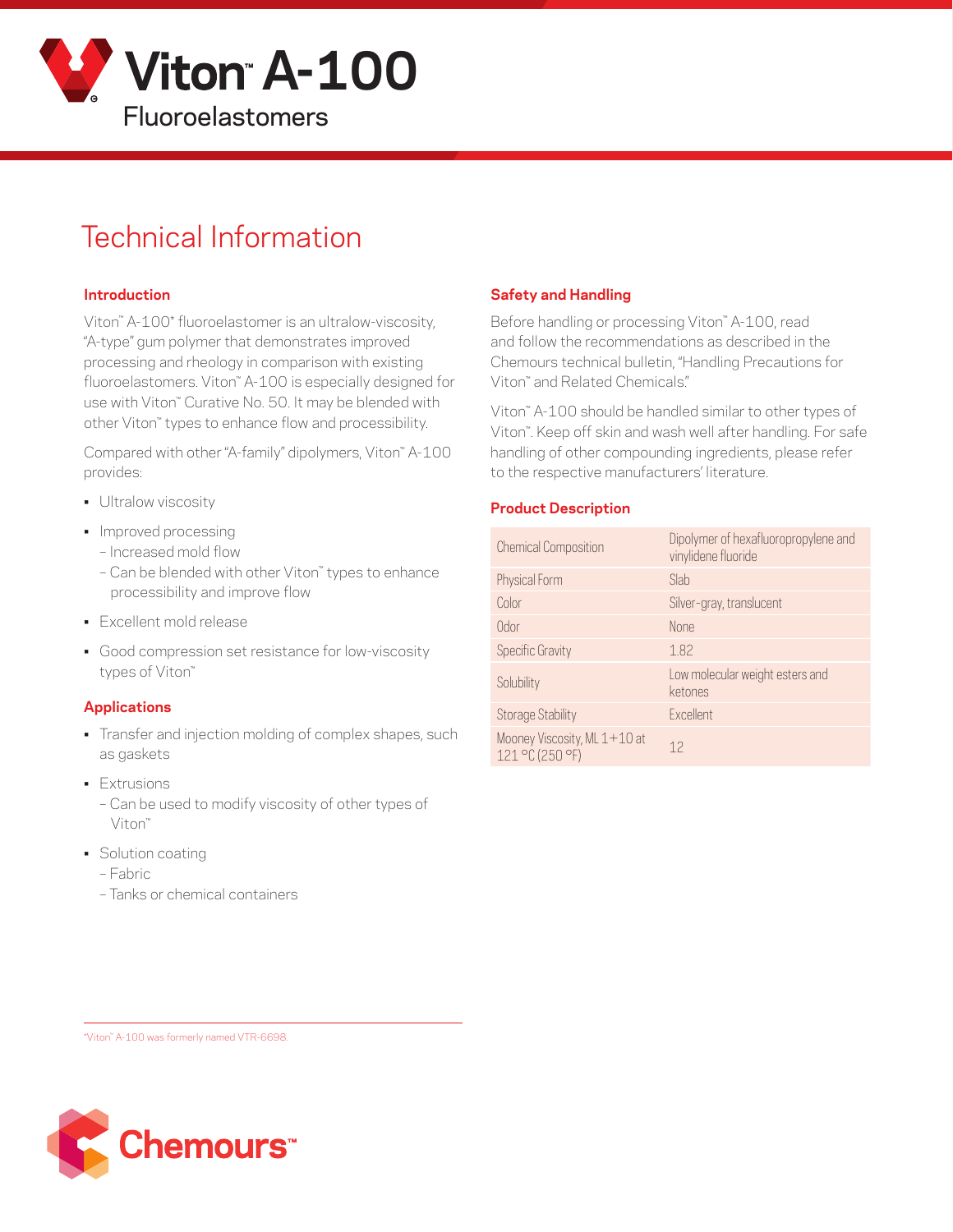### **Table 1. General Properties of Viton™ A-100 Compared with Viton™ A-200**

|                                                                      |                                                                              | Viton" A-100                | Viton" A-200 |
|----------------------------------------------------------------------|------------------------------------------------------------------------------|-----------------------------|--------------|
| Viton" A-100                                                         |                                                                              | 97.5                        |              |
| Viton" A-200                                                         |                                                                              |                             | 97.5         |
| Viton" C-10                                                          |                                                                              | —<br>—                      |              |
| High-Activity MgO                                                    |                                                                              | $\ensuremath{\mathfrak{Z}}$ | 3            |
| Calcium Hydroxide                                                    |                                                                              | $6\,$                       | $6\,$        |
| MT Black (N990)                                                      |                                                                              | 30                          | 30           |
| Viton" Curative No. 50                                               |                                                                              | 2.5                         | 2.5          |
| <b>Stock Properties</b>                                              |                                                                              |                             |              |
| Viscosity, ML 1 + 10 at 121 °C (250 °F)                              |                                                                              |                             |              |
| Units                                                                |                                                                              | 33                          | 48           |
| Mooney Scorch at 121 °C (250 °F)                                     |                                                                              |                             |              |
| Minimum, in Ib                                                       |                                                                              | 17                          | 26           |
| 2 pt Rise, min                                                       |                                                                              | >30                         | >30          |
| ODR at 177 °C, 3° Arc, 100 Range, 30 min Clock                       |                                                                              |                             |              |
| $M_L$ , in Ib                                                        |                                                                              | $\overline{c}$              | 5            |
| $t_s$ 2, min                                                         |                                                                              | 2.7                         | 2.6          |
| $t_c$ 90, min                                                        |                                                                              | 4.1                         | 4.3          |
| $M_c$ 90, in·lb                                                      |                                                                              | 83                          | 98           |
| $M_H$ , in Ib                                                        |                                                                              | 92                          | 109          |
| Rosand Capillary Rheometer at 100 °C, 1.5 mm die, L/D = 0/1 and 10/1 |                                                                              |                             |              |
| Piston Speed                                                         | <b>Shear Rate</b>                                                            | Pressure, MPa               |              |
| 12.7 mm/min                                                          | $113 sec-1$                                                                  | 4.0                         | 5.0          |
| 50.8 mm/min                                                          | $452$ sec $^{-1}$                                                            | 6.8                         | 8.6          |
| 127 mm/min                                                           | $1130 \text{ sec}^{-1}$                                                      | 9.9                         | 11.7         |
| <b>Vulcanizate Properties</b>                                        |                                                                              |                             |              |
|                                                                      | Slabs Cured: 10 min at 177 °C (350 °F); Post-Cured: 24 hr at 232 °C (450 °F) |                             |              |
| Stress/Strain at 23 °C (73 °F) - Original, No post-cure              |                                                                              |                             |              |
| 100% Modulus, MPa (psi)                                              |                                                                              | 3.8(555)                    | 4.4(640)     |
| Tensile Strength, MPa (psi)                                          |                                                                              | 8.2(1,195)                  | 8.6 (1,250)  |
| Elongation at Break, %                                               |                                                                              | 237                         | 212          |
| Hardness, Durometer A, points                                        |                                                                              | 79                          | 79           |
| Stress/Strain at 23 °C (73 °F)-Original, Post-cured                  |                                                                              |                             |              |
| 100% Modulus, MPa (psi)                                              |                                                                              | 5.5(795)                    | 6.3(920)     |
| Tensile Strength, MPa (psi)                                          |                                                                              | 10.7(1,545)                 | 12.3(1,780)  |
| Elongation at Break, %                                               |                                                                              | 179                         | 179          |
| Hardness, Durometer A, pts                                           |                                                                              | 83                          | 82           |
| Stress/Strain at 23 °C (73 °F)-After Aging 70 hr at 200 °C (392 °F)  |                                                                              |                             |              |
| 100% Modulus, MPa (psi)                                              |                                                                              | 7.8(1,135)                  | 8.6(1,245)   |
| Tensile Strength, MPa (psi)                                          |                                                                              | 11.7(1,695)                 | 12.2 (1,770) |
| Elongation at Break, %                                               |                                                                              | 152                         | 142          |
| Hardness, Durometer A, pts                                           |                                                                              | 80                          | 80           |

*continued*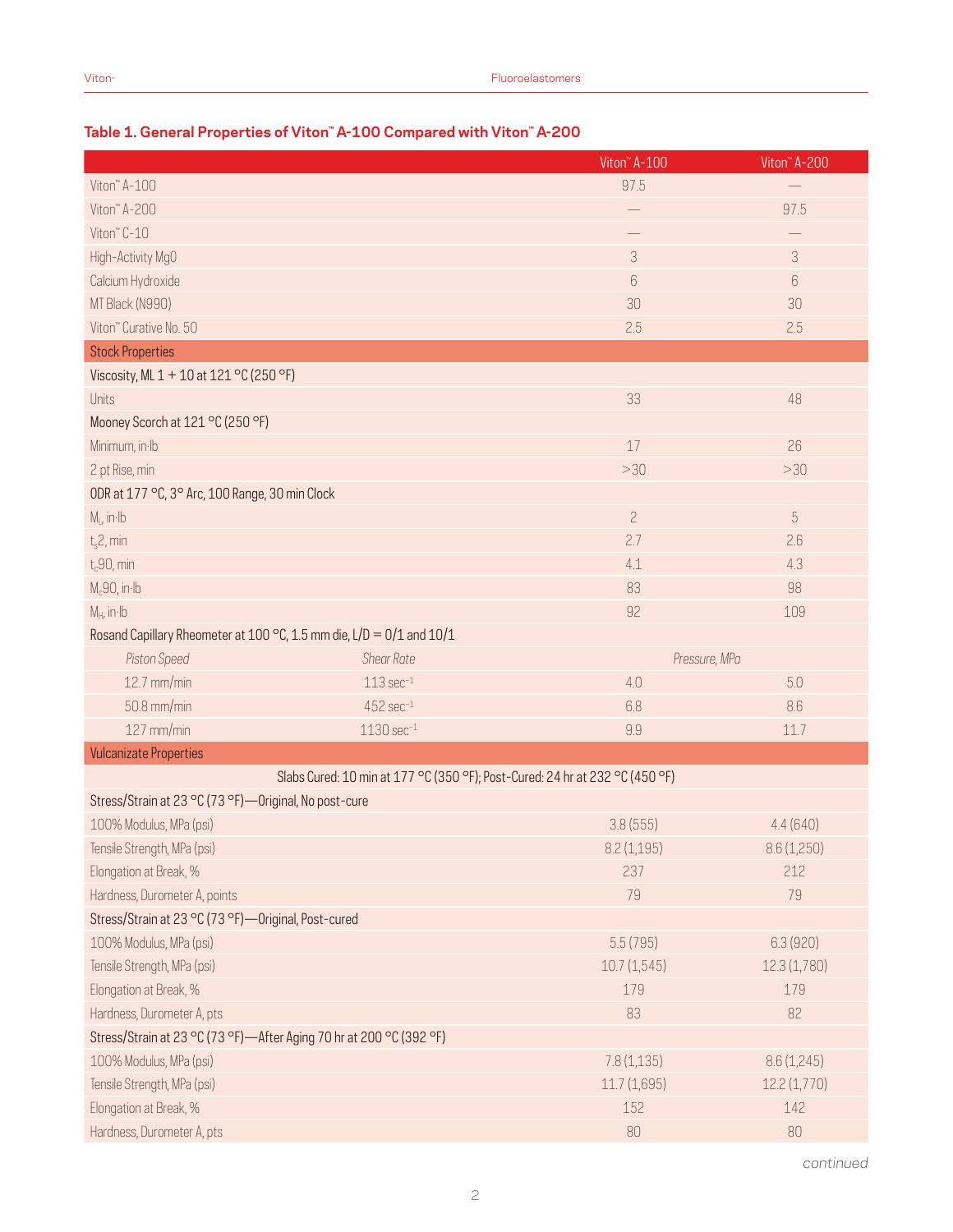|                                                                        | Viton <sup>"</sup> A-100 | Viton <sup>"</sup> A-200 |
|------------------------------------------------------------------------|--------------------------|--------------------------|
| Stress/Strain at 23 °C (73 °F) - After Aging 168 hr at 200 °C (392 °F) |                          |                          |
| 100% Modulus, MPa (psi)                                                | 7.7(1,120)               | 8.8(1,270)               |
| Tensile Strength, MPa (psi)                                            | 11.9(1,730)              | 9.9(1,440)               |
| Elongation at Break, %                                                 | 153                      | 113                      |
| Hardness, Durometer A, pts                                             | 81                       | 80                       |
| Stress/Strain at 23 °C (73 °F)—After Aging 70 hr at 232 °C (450 °F)    |                          |                          |
| 100% Modulus, MPa (psi)                                                | 7.8(1,125)               | 8.8(1,270)               |
| Tensile Strength, MPa (psi)                                            | 11.6(1,685)              | 13.4(1,950)              |
| Elongation at Break, %                                                 | 150                      | 150                      |
| Hardness, Durometer A, pts                                             | 83                       | 80                       |
| Compression Set, Method B, O-Rings, %                                  |                          |                          |
| 70 hr at 23 °C (73 °F)                                                 | 10                       | 9                        |
| 70 hr at 200 °C (392 °F)                                               | 20                       | 17                       |
| 22 hr at 232 °C (450 °F)                                               | 30                       | 22                       |

### **Table 1. General Properties of Viton™ A-100 Compared with Viton™ A-200 (continued)**

#### **Table 2. Effect of Carbon Black in Viton™ A-100**

|                                                  | $\mathsf{A}$<br>45 phr | B<br>30 phr | C<br>10 phr    | D<br>2 phr     | E.<br>2 phr    |
|--------------------------------------------------|------------------------|-------------|----------------|----------------|----------------|
|                                                  |                        |             | 2.5 phr VC50   |                | 1.5 phr VC50   |
| Viton" A-100                                     | 97.5                   | 97.5        | 97.5           | 97.5           | 97.5           |
| High-Activity MgO                                | 3                      | 3           | 3              | 3              | 3              |
| Calcium Hydroxide                                | $6\,$                  | $6\,$       | 6              | 6              | 6              |
| MT Black (N990)                                  | 45                     | 30          | 10             | $\overline{c}$ | $\overline{c}$ |
| Viton" Curative No. 50                           | 2.5                    | 2.5         | 2.5            | 2.5            | 1.5            |
| <b>Stock Properties</b>                          |                        |             |                |                |                |
| Viscosity, ML 1 + 10 at 121 °C (250 °F)          |                        |             |                |                |                |
| Units                                            | 41                     | 32          | 22             | 19             | 18             |
| Mooney Scorch, MS at 121 °C (250 °F)             |                        |             |                |                |                |
| Minimum, in Ib                                   | 22                     | 17          | 11             | 9              | 10             |
| 2-pt Rise, min                                   | >30                    | >30         | >30            | >30            | >30            |
| ODR at 177 °C (350 °F), Microdie, 3° Arc, 15 min |                        |             |                |                |                |
| $M_L$ , in $H$                                   | 3                      | 3           | $\overline{c}$ | $\overline{c}$ | 3              |
| $t_s2$ , min                                     | 2.7                    | 2.8         | 2.9            | 3.2            | 2.5            |
| $t_c$ 90, min                                    | 4.1                    | 4.7         | 4.4            | 4.6            | 4.8            |
| $M_c$ 90, in·lb                                  | 85                     | 82          | 68             | 63             | 36             |
| $M_H$ , in $Ib$                                  | 94                     | 91          | 75             | 70             | 39             |

*continued*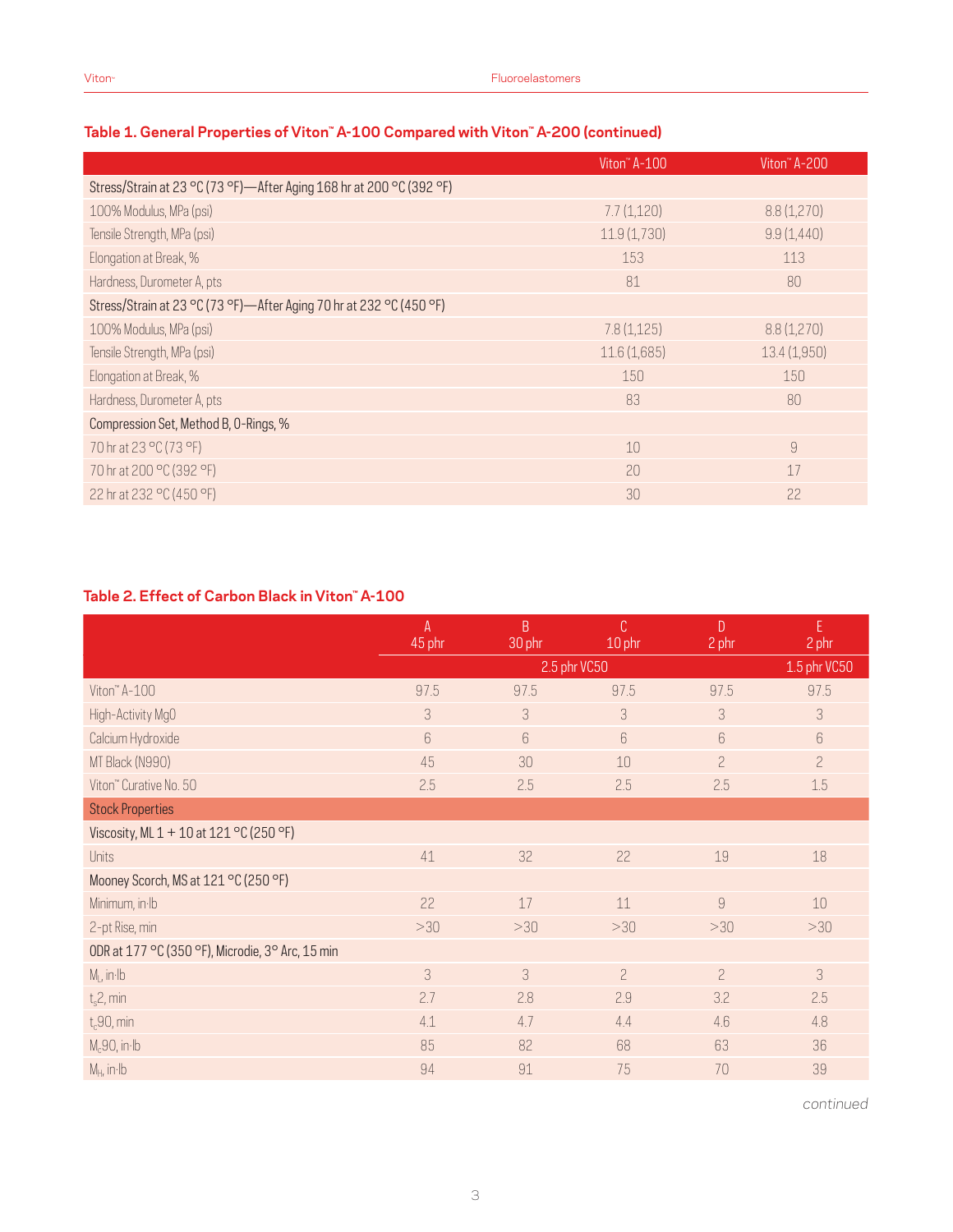## **Table 2. Effect of Carbon Black in Viton™ A-100 (continued)**

|                                                                        | A<br>45 phr | B                                                                                                             | C            | $\mathsf{D}$   | E.<br>2 phr  |
|------------------------------------------------------------------------|-------------|---------------------------------------------------------------------------------------------------------------|--------------|----------------|--------------|
|                                                                        |             | 30 phr<br>2.5 phr VC50                                                                                        | 10 phr       | 2 phr          | 1.5 phr VC50 |
| <b>Vulcanizate Properties</b>                                          |             |                                                                                                               |              |                |              |
|                                                                        |             | Slabs Cured: A, B, C-10 min at 177 °C (350 °F);                                                               |              |                |              |
|                                                                        |             | D, E-30 min at 166 °C (330 °F); Blisters Appeared at 177 °C (350 °F);<br>Post-Cured: 24 hr at 232 °C (450 °F) |              |                |              |
| Stress/Strain at 177 °C (350 °F)-Original, No post-cure                |             |                                                                                                               |              |                |              |
| 100% Modulus, MPa (psi)                                                | 4.8(695)    | 3.9(565)                                                                                                      | 1.9(275)     | 1.3(195)       | 0.9(135)     |
| Tensile Strength, MPa (psi)                                            | 7.3(1,065)  | 7.7(1,120)                                                                                                    | 7.3(1,055)   | 6.0(870)       | 5.7(825)     |
| Elongation at Break, %                                                 | 192         | 214                                                                                                           | 258          | 252            | 431          |
| Hardness, Durometer A, pts                                             | 86          | 80                                                                                                            | 58           | 53             | 50           |
| Stress/Strain at 23 °C (73 °F) - Original, Post-cured                  |             |                                                                                                               |              |                |              |
| 100% Modulus, MPa (psi)                                                | 8.4(1,225)  | 5.7(825)                                                                                                      | 2.2(320)     | 1.4(205)       | 1.0(140)     |
| Tensile Strength, MPa (psi)                                            | 12.2(1,770) | 10.6(1,535)                                                                                                   | 7.9(1,145)   | 6.1(890)       | 5.6(815)     |
| Elongation at Break, %                                                 | 151         | 176                                                                                                           | 207          | 224            | 363          |
| Hardness, Durometer A, pts                                             | 88          | 82                                                                                                            | 61           | 55             | 52           |
| Stress/Strain at 23 °C (73 °F) - After Aging 70 hr at 200 °C (392 °F)  |             |                                                                                                               |              |                |              |
| 100% Modulus, MPa (psi)                                                | 11.3(1,640) | 7.8(1,125)                                                                                                    | 3.4(490)     | 2.3(330)       | 1.3(195)     |
| Tensile Strength, MPa (psi)                                            | 12.8(1,850) | 11.1(1,610)                                                                                                   | 8.0(1,160)   | 7.7(1,115)     | 7.2(1,045)   |
| Elongation at Break, %                                                 | 117         | 147                                                                                                           | 191          | 243            | 400          |
| Hardness, Durometer A, pts                                             | 88          | 80                                                                                                            | 63           | 56             | 53           |
| Stress/Strain at 23 °C (73 °F) - After Aging 168 hr at 200 °C (392 °F) |             |                                                                                                               |              |                |              |
| 100% Modulus, MPa (psi)                                                |             | 7.8(1,125)                                                                                                    | 3.4(495)     | 2.2(320)       | 1.4(200)     |
| Tensile Strength, MPa (psi)                                            | 11.2(1,620) | 10.2(1,475)                                                                                                   | 8.9(1,285)   | 7.8(1,125)     | 7.2(1,045)   |
| Elongation at Break, %                                                 | 96          | 132                                                                                                           | 205          | 244            | 399          |
| Hardness, Durometer A, pts                                             | 85          | 82                                                                                                            | 62           | 56             | 53           |
| Stress/Strain at 23 °C (73 °F) - After Aging 70 hr at 232 °C (450 °F)  |             |                                                                                                               |              |                |              |
| 100% Modulus, MPa (psi)                                                | 11.4(1,655) | 8.0(1,165)                                                                                                    | 3.5(510)     | 2.3(335)       | 1.3(195)     |
| Tensile Strength, MPa (psi)                                            | 11.5(1,670) | 11.0(1,600)                                                                                                   | 9.8(1,415)   | 7.0(1,105)     | 6.5(940)     |
| Elongation at Break, %                                                 | 101         | 140                                                                                                           | 221          | 225            | 383          |
| Hardness, Durometer A, pts                                             | 88          | 81                                                                                                            | 62           | 55             | 53           |
| Compression Set, Method B, O-Rings, %                                  |             |                                                                                                               |              |                |              |
| 70 hr at 23 °C (73 °F)                                                 | 14          | 10                                                                                                            | $\mathcal G$ | $\overline{7}$ | 19           |
| 70 hr at 200 °C (392 °F)                                               | 23          | 18                                                                                                            | 15           | 16             | 29           |
| 22 hr at 232 °C (450 °F)                                               | 30          | 25                                                                                                            | 22           | 21             | 32           |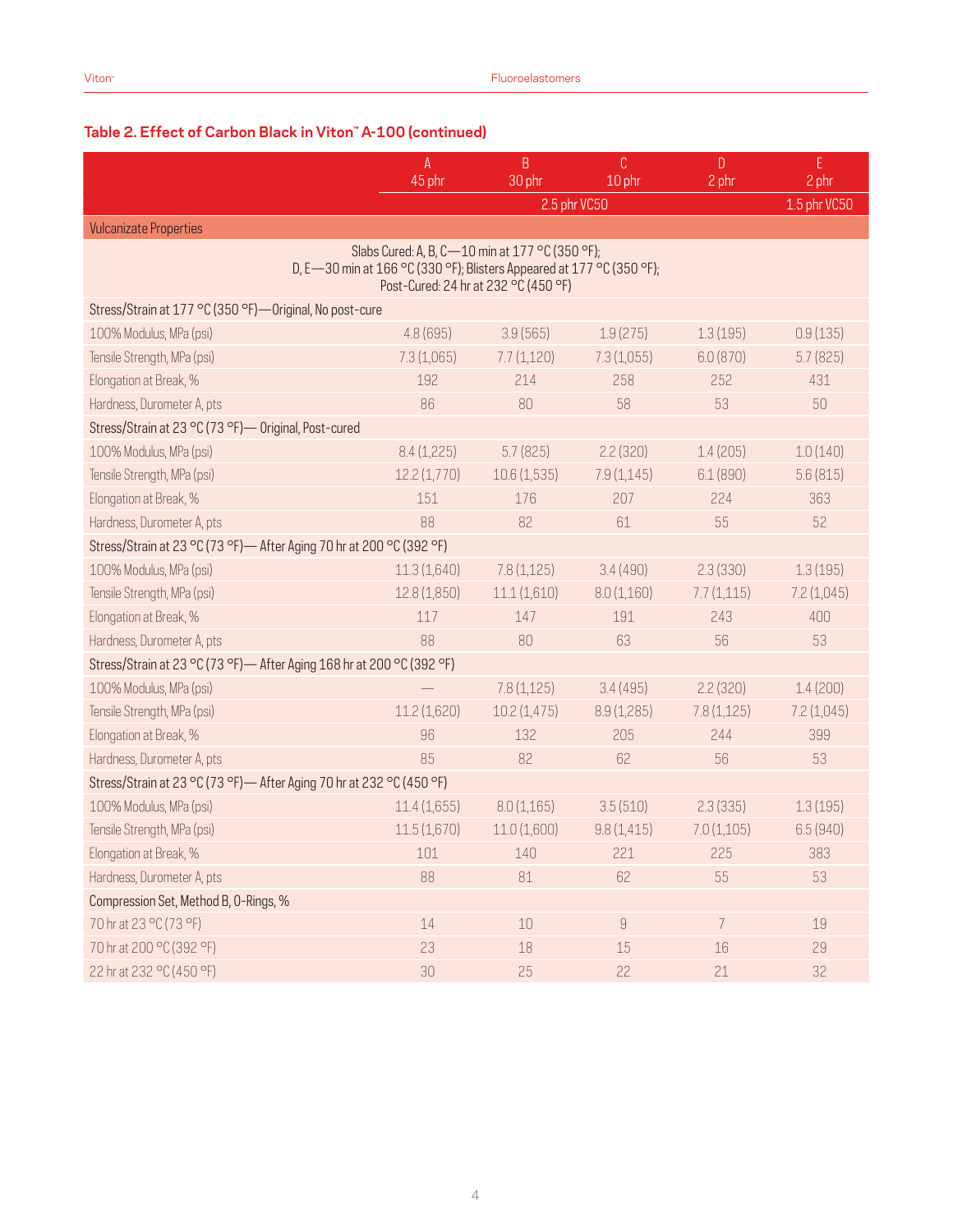### **Table 3. Curative Level in Viton™ A-100**

|                                                                        | $2.5$ phr<br><b>VC50</b> | 2 phr<br><b>VC50</b>                                                         | $1.5$ phr<br><b>VC50</b> | VC50 and<br>VC <sub>20</sub> | VC50 and<br><b>VC30</b> |
|------------------------------------------------------------------------|--------------------------|------------------------------------------------------------------------------|--------------------------|------------------------------|-------------------------|
| Viton™ A-100                                                           | 97.5                     | 98                                                                           | 98.5                     | 97.7                         | 97.4                    |
| High-Activity MgO                                                      | 3                        | 3                                                                            | 3                        | 3                            | 3                       |
| Calcium Hydroxide                                                      | 6                        | 6                                                                            | 6                        | 6                            | 6                       |
| MT Black (N990)                                                        | 25                       | 25                                                                           | 25                       | 25                           | 25                      |
| Viton" Curative No. 20                                                 |                          |                                                                              |                          | 0.3                          |                         |
| Viton" Curative No. 30                                                 |                          |                                                                              |                          |                              | 0.6                     |
| Viton" Curative No. 50                                                 | 2.5                      | $\overline{c}$                                                               | 1.5                      | $\overline{c}$               | $\overline{c}$          |
| <b>Stock Properties</b>                                                |                          |                                                                              |                          |                              |                         |
| Viscosity, ML 1 + 10 at 121 °C (250 °F)                                |                          |                                                                              |                          |                              |                         |
| Units                                                                  | 21                       | 29                                                                           | 29                       | 27                           | 29                      |
| Mooney Scorch, MS at 121 °C (250 °F)                                   |                          |                                                                              |                          |                              |                         |
| Minimum, in Ib                                                         | $11\,$                   | 16                                                                           | 16                       | 14                           | 17                      |
| 2-pt Rise, min                                                         | >30                      | >30                                                                          | >30                      | >30                          | >30                     |
| ODR at 177 °C (350 °F), Microdie, 3° Arc, 15 min                       |                          |                                                                              |                          |                              |                         |
| $M_L$ , in $Ib$                                                        | $\mathbf 1$              | $\overline{c}$                                                               | 3                        | $\overline{c}$               | $\overline{c}$          |
| $t_s$ 2, min                                                           | 3.3                      | 2.6                                                                          | 2.5                      | 2.0                          | 3.3                     |
| $t_c$ 90, min                                                          | 5.6                      | 4.2                                                                          | 5.4                      | 3.5                          | 5.0                     |
| $M_c90$ , in $Ib$                                                      | 72                       | 60                                                                           | 36                       | 56                           | 73                      |
| $M_H$ , in Ib                                                          | 79                       | 67                                                                           | 39                       | 62                           | 81                      |
| <b>Vulcanizate Properties</b>                                          |                          |                                                                              |                          |                              |                         |
|                                                                        |                          | Slabs Cured: 10 min at 177 °C (350 °F); Post-Cured: 24 hr at 232 °C (450 °F) |                          |                              |                         |
| Stress/Strain at 23 °C (73 °F) - Original, No post-cure                |                          |                                                                              |                          |                              |                         |
| 100% Modulus, MPa (psi)                                                | 3.2(470)                 | 2.7(390)                                                                     | 2.0(290)                 | 2.7(390)                     | 3.1(450)                |
| Tensile Strength, MPa (psi)                                            | 7.7(1,115)               | 7.7(1,110)                                                                   | 8.1(1,170)               | 8.0(1,155)                   | 8.3(1,200)              |
| Elongation at Break, %                                                 | 246                      | 277                                                                          | 432                      | 296                          | 252                     |
| Hardness, Durometer A, pts                                             | 76                       | 72                                                                           | 70                       | 68                           | 70                      |
| Stress/Strain at 23 °C (73 °F) - Original, Post-cured                  |                          |                                                                              |                          |                              |                         |
| 100% Modulus, MPa (psi)                                                | 4.4(645)                 | 3.4(490)                                                                     | 2.2(325)                 | 3.4(495)                     | 4.2(615)                |
| Tensile Strength, MPa (psi)                                            | 9.2(1,335)               | 9.9(1,440)                                                                   | 8.8(1,270)               | 10.2 (1,480)                 | 8.9 (1,295)             |
| Elongation at Break, %                                                 | 187                      | 235                                                                          | 361                      | 242                          | 179                     |
| Hardness, Durometer A, pts                                             | 88                       | 82                                                                           | 61                       | 56                           | 52                      |
| Stress/Strain at 23 °C (73 °F) - After Aging 70 hr at 200 °C (392 °F)  |                          |                                                                              |                          |                              |                         |
| 100% Modulus, MPa (psi)                                                | 6.3(920)                 | 4.8(700)                                                                     | 3.5(505)                 | 5.0(725)                     | 6.1(880)                |
| Tensile Strength, MPa (psi)                                            | 9.8(1,425)               | 10.2 (1,485)                                                                 | 9.7(1,410)               | 11.8(1,710)                  | 11.6 (1,675)            |
| Elongation at Break, %                                                 | 154                      | 202                                                                          | 316                      | 234                          | 182                     |
| Hardness, Durometer A, pts                                             | 80                       | 75                                                                           | 70                       | 74                           | 77                      |
| Stress/Strain at 23 °C (73 °F) - After Aging 168 hr at 200 °C (392 °F) |                          |                                                                              |                          |                              |                         |
| 100% Modulus, MPa (psi)                                                | 6.4(935)                 | 4.9(705)                                                                     | 3.4(500)                 | 4.8(695)                     | 6.2(895)                |
| Tensile Strength, MPa (psi)                                            | 9.2(1,335)               | 11.0(1,600)                                                                  | 9.3(1,355)               | 8.7(1,265)                   | 10.7(1,550)             |
| Elongation at Break, %                                                 | 143                      | 213                                                                          | 289                      | 173                          | 165                     |
| Hardness, Durometer A, pts                                             | 78                       | 72                                                                           | 71                       | 71                           | $71\,$                  |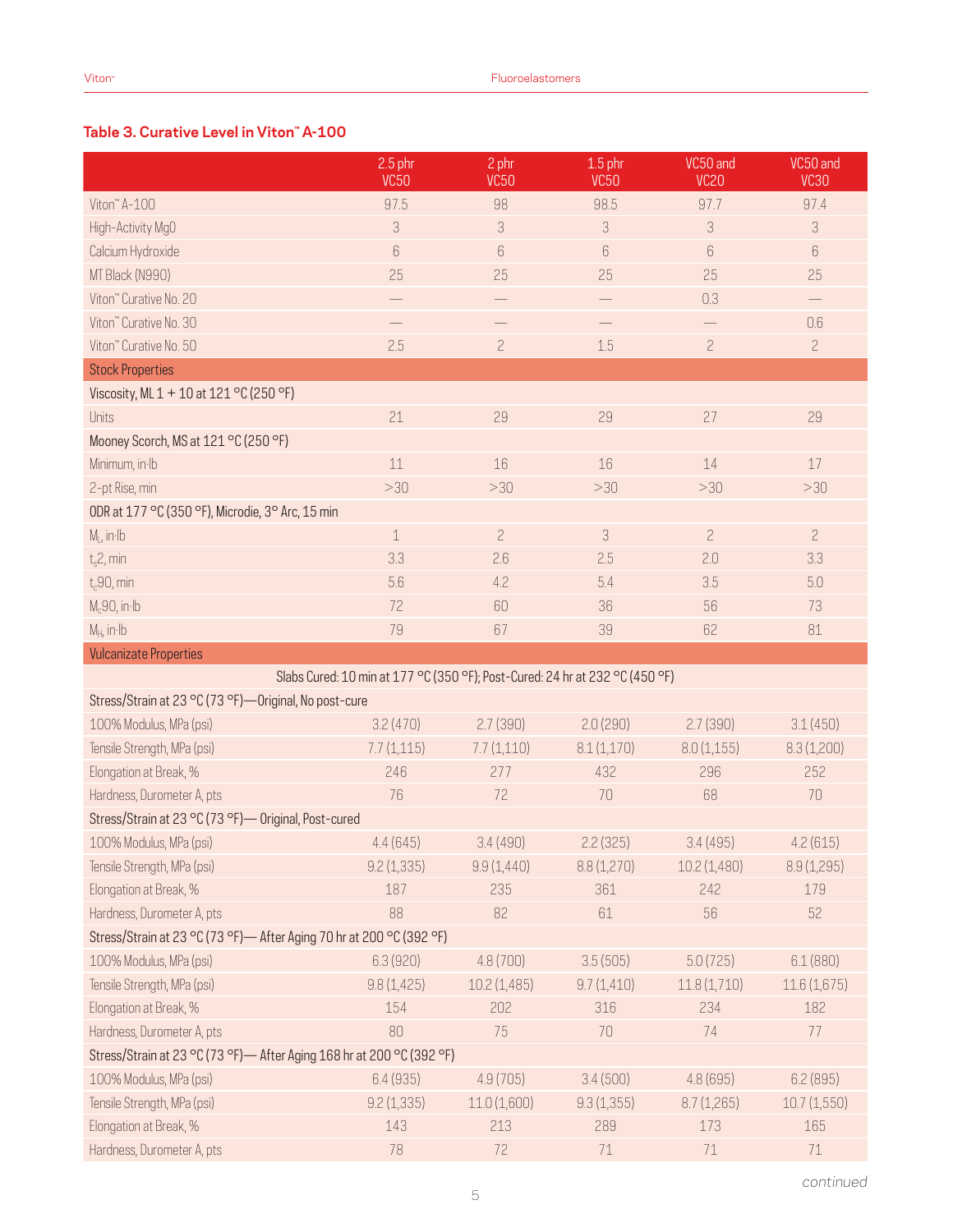## **Table 3. Curative Level in Viton™ A-100 (continued)**

|                                                                       | $2.5$ phr<br><b>VC50</b> | 2 phr<br>VC <sub>50</sub> | $1.5$ phr<br><b>VC50</b> | VC50 and<br>VC <sub>20</sub> | VC50 and<br>VC <sub>30</sub> |
|-----------------------------------------------------------------------|--------------------------|---------------------------|--------------------------|------------------------------|------------------------------|
| Stress/Strain at 23 °C (73 °F) - After aging 70 hr at 232 °C (450 °F) |                          |                           |                          |                              |                              |
| 100% Modulus, MPa (psi)                                               | 6.6(950)                 | 5.1(745)                  | 3.6(515)                 | 4.9(710)                     | 6.1(885)                     |
| Tensile Strength, MPa (psi)                                           | 9.3(1,345)               | 11.6(1,680)               | 9.3(1,350)               | 10.1(1,460)                  | 11.2(1,625)                  |
| Elongation at Break, %                                                | 139                      | 223                       | 296                      | 200                          | 175                          |
| Hardness, Durometer A, pts                                            | 79                       | 75                        | 73                       | 72                           | 77                           |
| Compression Set, Method B, O-Rings, %                                 |                          |                           |                          |                              |                              |
| 70 hr at 23 °C (73 °F)                                                | 9                        | 15                        | 29                       | 16                           | 10                           |
| 70 hr at 200 °C (392 °F)                                              | 19                       | 22                        | 39                       | 26                           | 20                           |
| 22 hr at 232 °C (450 °F)                                              | 21                       | 22                        | 34                       | 23                           | 21                           |

### **Table 4. Use of Viton™ A-100 as a Viscosity Modifier**

|                                                                      |                         | Viton" E-60 | Viton <sup>"</sup> LM | Viton" C-10       |                          | Viton <sup>"</sup> A-100    |                          |
|----------------------------------------------------------------------|-------------------------|-------------|-----------------------|-------------------|--------------------------|-----------------------------|--------------------------|
| Viton" E-60                                                          |                         | 100         | 90                    | 80                | 80                       | 50                          | 50                       |
| Viton" LM                                                            |                         |             | 10                    | $\qquad \qquad -$ |                          |                             |                          |
| Viton" C-10                                                          |                         |             | $\qquad \qquad -$     | 20                | $\overline{\phantom{0}}$ | $\qquad \qquad -$           | $\overline{\phantom{0}}$ |
| Viton" A-100                                                         |                         |             |                       |                   | 20                       | 50                          | 50                       |
| High-Activity MgO                                                    |                         | 3           | 3                     | 3                 | 3                        | $\ensuremath{\mathfrak{Z}}$ | 3                        |
| Calcium Hydroxide                                                    |                         | $6\,$       | 6                     | 6                 | 6                        | $6\,$                       | 6                        |
| MT Black (N990)                                                      |                         | 30          | 30                    | 30                | 30                       | 30                          | 45                       |
| Viton" Curative No. 50                                               |                         | 2.5         | 2.5                   | 2.5               | 2.5                      | 2.5                         | 2.5                      |
| Total phr                                                            |                         | 141         | 141                   | 141               | 141                      | 141                         | 156                      |
| <b>Stock Properties</b>                                              |                         |             |                       |                   |                          |                             |                          |
| Viscosity, ML 1 + 10 at 121 °C (250 °F)                              |                         |             |                       |                   |                          |                             |                          |
| Units                                                                |                         | 60          | 43                    | 53                | 52                       | 40                          | 49                       |
| Mooney Scorch at 121 °C (250 °F)                                     |                         |             |                       |                   |                          |                             |                          |
| Minimum, MU                                                          |                         | 32          | 23                    | 29                | 28                       | 21                          | 26                       |
| 2 pt Rise, min                                                       |                         | >30         | >30                   | >30               | >30                      | >30                         | >30                      |
| ODR at 162 °C, 3° Arc, 100 Range, 30 Min Clock                       |                         |             |                       |                   |                          |                             |                          |
| $M1$ , in Ib                                                         |                         | 11          | $\overline{9}$        | $\overline{9}$    | $\mathcal G$             | $\boldsymbol{6}$            | 8                        |
| $t_s$ 2, min                                                         |                         | 2.6         | 2.4                   | 3.0               | 2.6                      | 2.8                         | 2.7                      |
| $t_c$ 90, min                                                        |                         | 4.8         | 4.1                   | 6.1               | 4.6                      | 4.8                         | 5.1                      |
| $M_c$ 90, in·lb                                                      |                         | 93          | 79                    | 90                | 88                       | 76                          | 84                       |
| $M_H$ , in Ib                                                        |                         | 102         | 87                    | 99                | 97                       | 84                          | 92                       |
| Rosand Capillary Rheometer at 100 °C (212 °F), 1.5 mm die, L/D = 0/1 |                         |             |                       |                   |                          |                             |                          |
| Piston Speed                                                         | <b>Shear Rate</b>       |             |                       | Pressure, MPa     |                          |                             |                          |
| 12.7 mm/min                                                          | $113 sec-1$             | 6.2         | 4.0                   | 6.1               | 5.6                      | 5.3                         | 4.9                      |
| 50.8 mm/min                                                          | $452$ sec $^{-1}$       | 9.7         | 7.4                   | 9.7               | 9.4                      | 9.1                         | 8.5                      |
| 127 mm/min                                                           | $1130 \text{ sec}^{-1}$ | 13.5        | 11.6                  | 14.2              | 14.7                     | 13.2                        | 12.1                     |

*continued*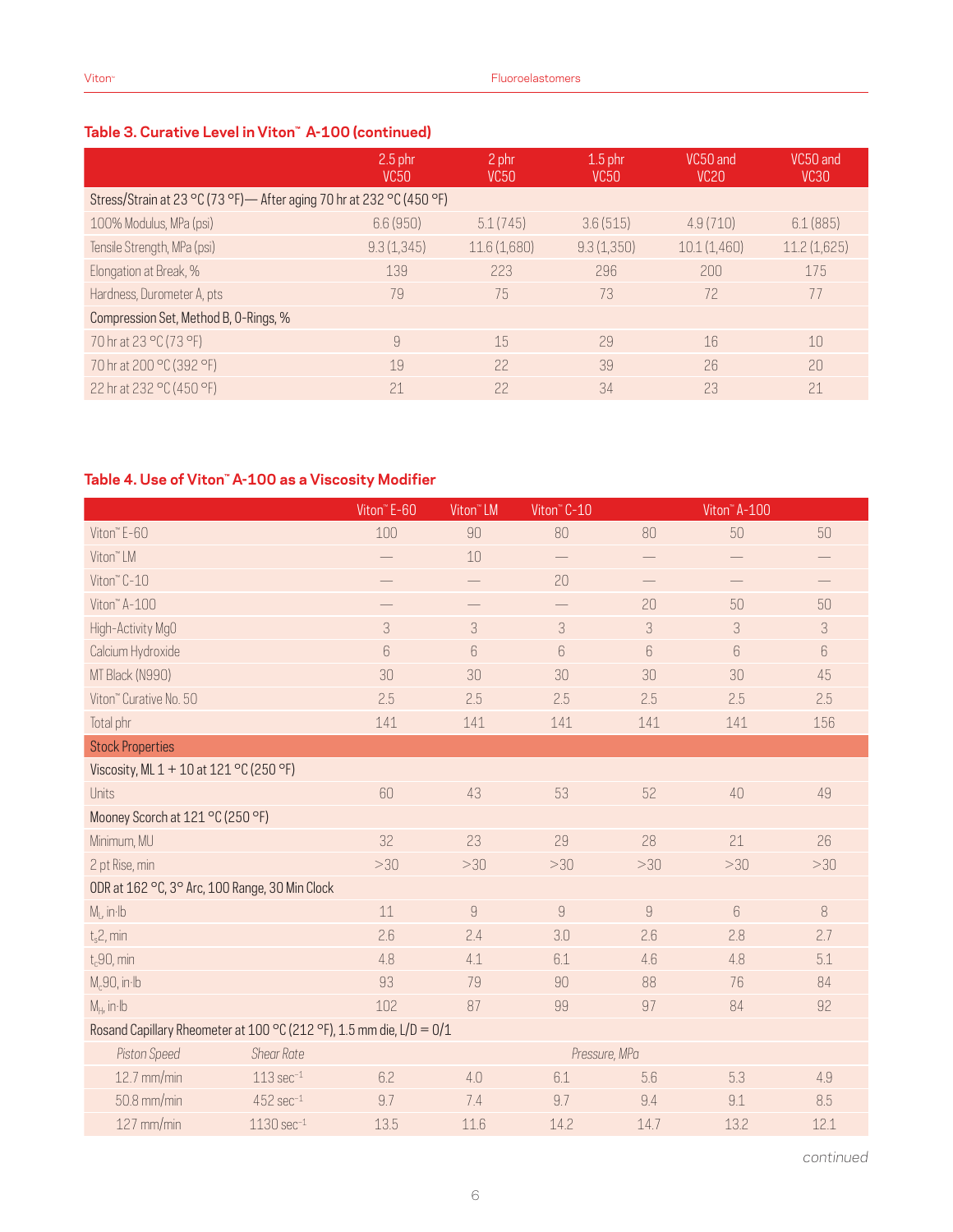### **Table 4. Use of Viton™ A-100 as a Viscosity Modifier (continued)**

|                                                                      | Viton" E-60  | Viton <sup>™</sup> LM                                                        | Viton" C-10  |              | Viton" A-100 |              |
|----------------------------------------------------------------------|--------------|------------------------------------------------------------------------------|--------------|--------------|--------------|--------------|
| <b>Vulcanizate Properties</b>                                        |              |                                                                              |              |              |              |              |
|                                                                      |              | Slabs Cured: 10 min at 177 °C (350 °F); Post-Cured: 24 hr at 232 °C (450 °F) |              |              |              |              |
| Stress/Strain at 23 °C (73 °F) - Original, No post-cure              |              |                                                                              |              |              |              |              |
| 100% Modulus, MPa (psi)                                              | 3.6(525)     | 3.0(435)                                                                     | 3.5(505)     | 3.4(495)     | 3.1(450)     | 4.5(655)     |
| Tensile Strength, MPa (psi)                                          | 9.1(1,325)   | 8.0(1,165)                                                                   | 8.8(1,275)   | 8.5(1,230)   | 8.3(1,210)   | 8.6(1,245)   |
| Elongation at Break, %                                               | 289          | 315                                                                          | 288          | 287          | 305          | 269          |
| Hardness, Durometer A, pts                                           | 73           | 72                                                                           | 76           | 73           | 73           | 85           |
| Stress/Strain at 23 °C (73 °F)-Original, Post-cured                  |              |                                                                              |              |              |              |              |
| 100% Modulus, MPa (psi)                                              | 5.0(730)     | 4.2(610)                                                                     | 5.1(740)     | 4.5(650)     | 4.5(655)     | 6.1(890)     |
| Tensile Strength, MPa (psi)                                          | 12.7(1,845)  | 10.6 (1,540)                                                                 | 12.2(1,770)  | 11.4(1,655)  | 12.5(1,810)  | 11.6 (1,680) |
| Elongation at Break, %                                               | 215          | 216                                                                          | 210          | 217          | 241          | 196          |
| Hardness, Durometer A, pts                                           | 76           | 75                                                                           | 77           | 77           | 78           | 86           |
| Stress/Strain at 23 °C (73 °F)-After Aging 70 hr at 200 °C (392 °F)  |              |                                                                              |              |              |              |              |
| 100% Modulus, MPa (psi)                                              | 5.4(790)     | 4.9(705)                                                                     | 5.4(790)     | 5.2(760)     | 4.6(670)     | 7.3(1,055)   |
| Tensile Strength, MPa (psi)                                          | 13.4 (1,955) | 12.2(1,765)                                                                  | 12.7(1,845)  | 13.1 (1,895) | 12.0(1,735)  | 13.1 (1,895) |
| Elongation at Break, %                                               | 213          | 214                                                                          | 205          | 218          | 222          | 185          |
| Hardness, Durometer A, pts                                           | 77           | 75                                                                           | 80           | 78           | 80           | 87           |
| Stress/Strain at 23 °C (73 °F)-After Aging 168 hr at 200 °C (392 °F) |              |                                                                              |              |              |              |              |
| 100% Modulus, MPa (psi)                                              | 5.6(810)     | 4.8(690)                                                                     | 5.8(840)     | 5.4(785)     | 4.6(660)     | 6.9(1,000)   |
| Tensile Strength, MPa (psi)                                          | 13.8 (2,005) | 11.9(1,725)                                                                  | 14.2 (2,060) | 13.7 (1,990) | 12.5(1,810)  | 11.6(1,675)  |
| Elongation at Break, %                                               | 215          | 213                                                                          | 219          | 218          | 235          | 173          |
| Hardness, Durometer A, pts                                           | 77           | 75                                                                           | 76           | 77           | 79           | 88           |
| Stress/Strain at 23 °C (73 °F)-After Aging 70 hr at 232 °C (450 °F)  |              |                                                                              |              |              |              |              |
| 100% Modulus, MPa (psi)                                              | 5.4(785)     | 4.9(710)                                                                     | 6.1(890)     | 5.7(830)     | 4.9(705)     | 6.8 (980)    |
| Tensile Strength, MPa (psi)                                          | 13.8 (2,000) | 12.3(1,785)                                                                  | 13.6 (1,965) | 13.1 (1,905) | 12.3(1,790)  | 12.1(1,755)  |
| Elongation at Break, %                                               | 210          | 214                                                                          | 194          | 199          | 216          | 181          |
| Hardness, Durometer A, pts                                           | 78           | 76                                                                           | 80           | 79           | 78           | 88           |
| Compression Set, Method B, O-Rings, %                                |              |                                                                              |              |              |              |              |
| 70 hr at 200 °C (392 °F)                                             | 21           | 24                                                                           | 22           | 21           | 24           | 25           |
| 168 hr at 232 °C (450 °F)                                            | 69           | 77                                                                           | 76           | 76           | 74           | 79           |